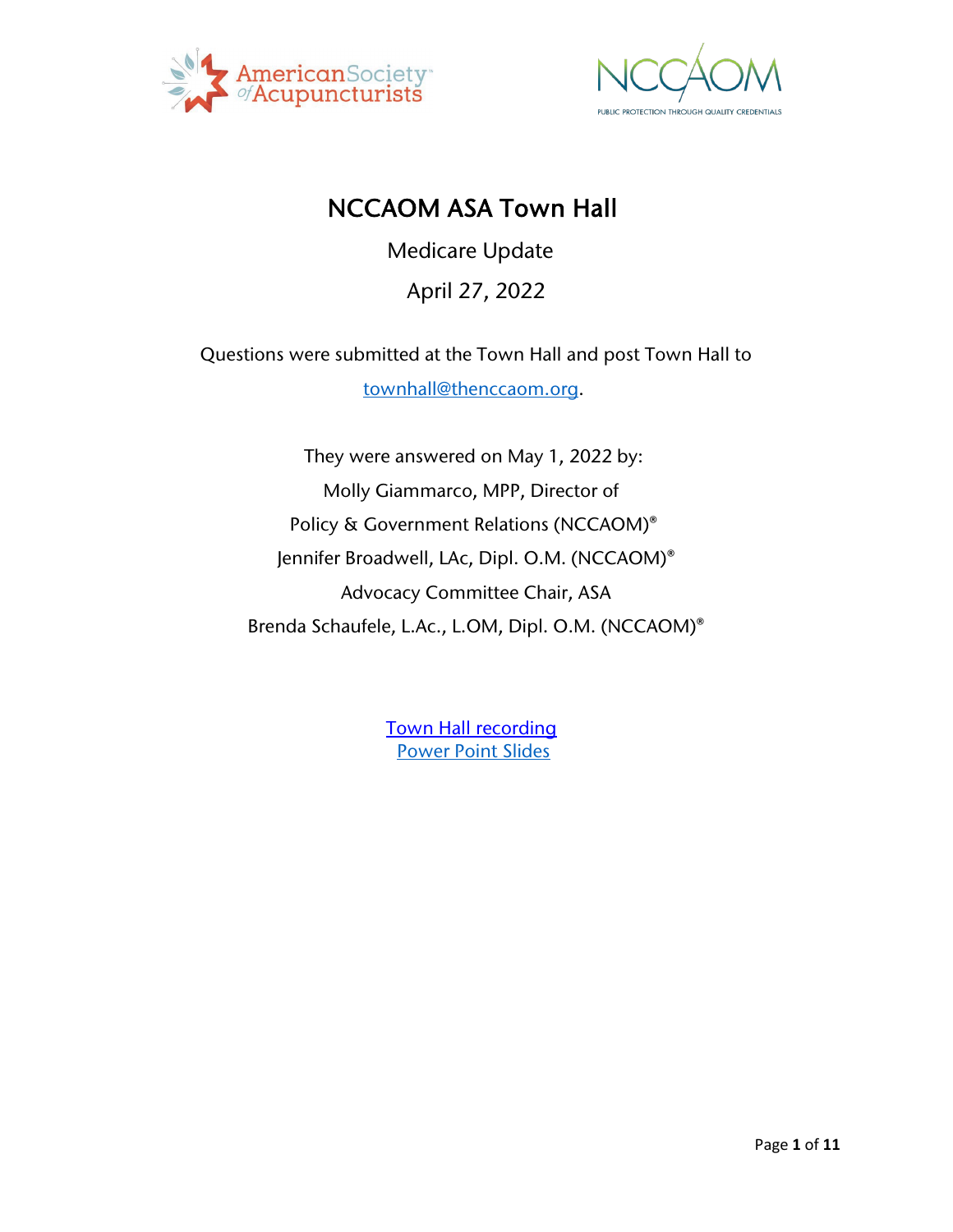



# Table of Contents

| Brenda, can you share what about the Bill that you learned that made you want to support it? 5                                                                                  |  |
|---------------------------------------------------------------------------------------------------------------------------------------------------------------------------------|--|
|                                                                                                                                                                                 |  |
|                                                                                                                                                                                 |  |
| Has anyone thought of writing the local newspaper in the republican districts to get the word                                                                                   |  |
|                                                                                                                                                                                 |  |
| I see pediatric and adolescent patients many who are on Medicaid, are their testimonials still<br>something you would like or still helpful in contacting their representative? |  |
|                                                                                                                                                                                 |  |
| How do we get the taxonomy changed as it is designated at the level of a technician? 7                                                                                          |  |
|                                                                                                                                                                                 |  |
| I am also aware of this occurring, wondering what the thoughts of the NCCAOM are?7                                                                                              |  |
| Might HR 4803 have a better chance of success after the election if the Republicans regain                                                                                      |  |
|                                                                                                                                                                                 |  |
|                                                                                                                                                                                 |  |
|                                                                                                                                                                                 |  |
| Is there someone whom could I speak about government relations and the current landscape                                                                                        |  |
|                                                                                                                                                                                 |  |
|                                                                                                                                                                                 |  |
|                                                                                                                                                                                 |  |
|                                                                                                                                                                                 |  |
| Are we telling our senior patients to find an MD to provide acupuncture for them in the                                                                                         |  |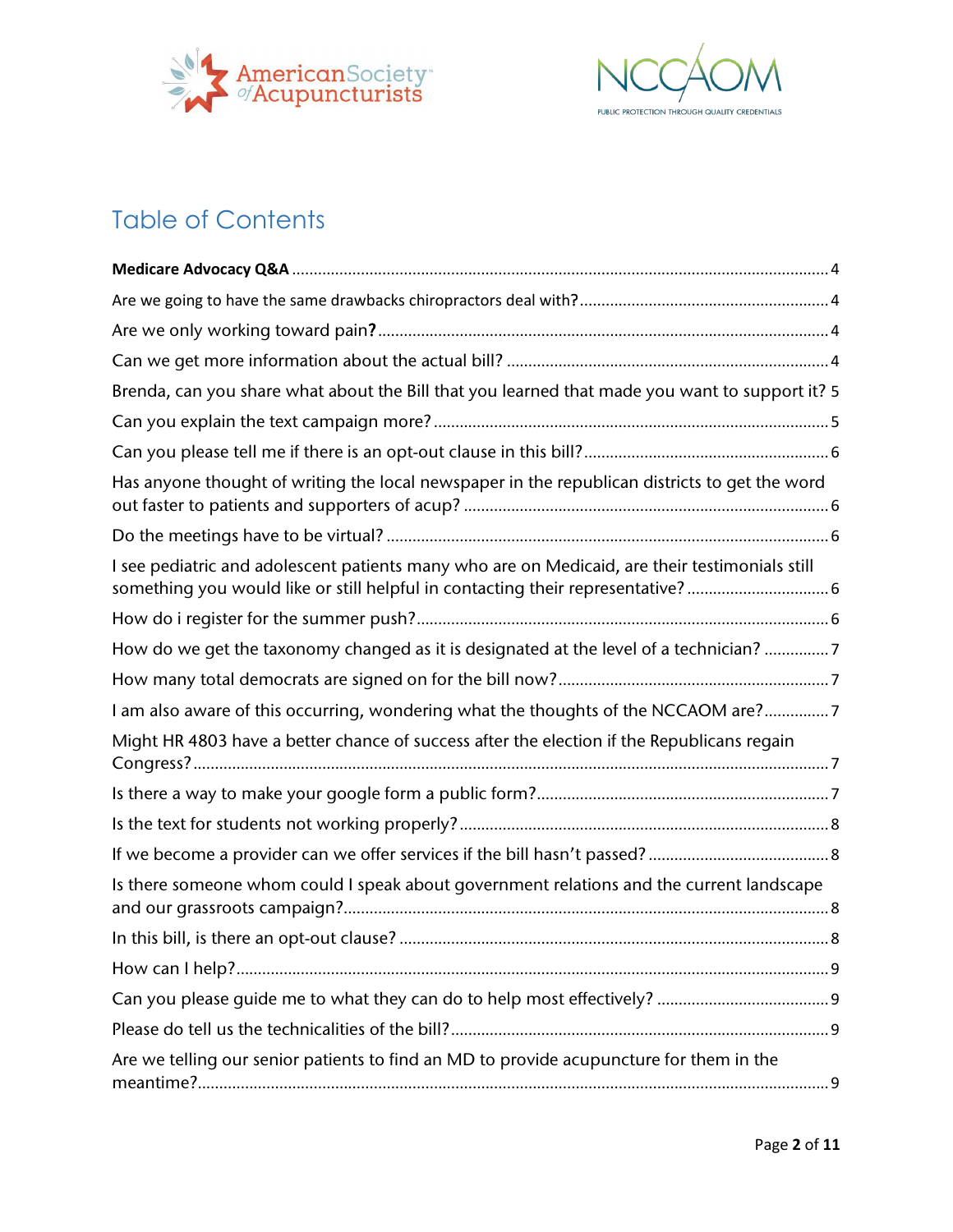

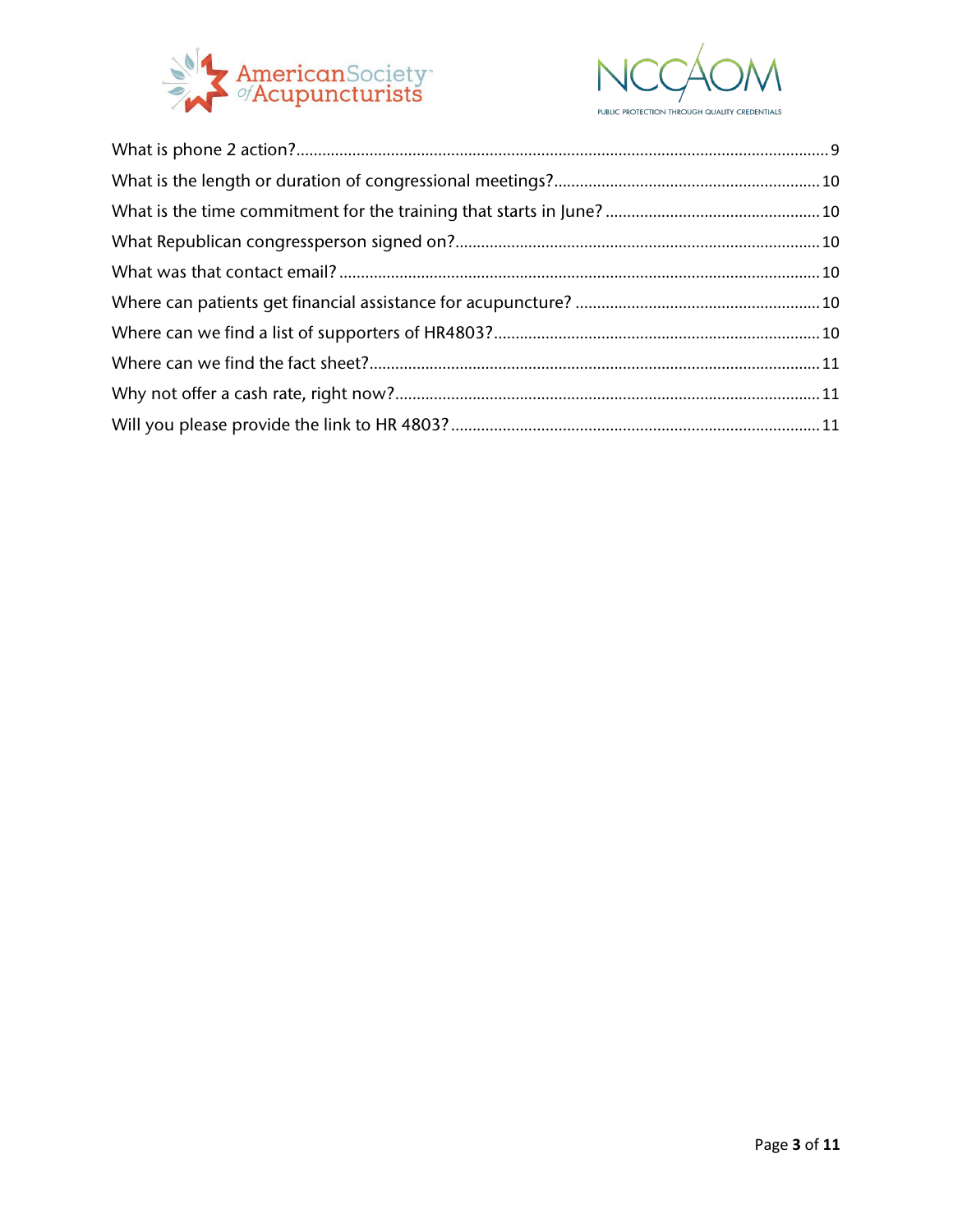



# Medicare Advocacy Q&A

## <span id="page-3-1"></span><span id="page-3-0"></span>Are we going to have the same drawbacks chiropractors deal with?

For example, will PT be considered dry needling and get paid more than LicAc.? As ODs with spinal manipulations… Also, if passed, will my Master's degree get included or only DAOM as with research?

Answer: It's important to remember that the federal effort to obtain Medicare recognition for acupuncturists is very narrow--it just secures provider status for acupuncturists. It does not address, establish, or change billing/coding rates or processes of acupuncturists or other providers. That advocacy is necessary regardless of whether acupuncturists have Medicare recognition, but it is separate to provider-status effort. Provider status will enable acupuncturists to protect their scopes by filling the provider gap that currently exists among Medicare beneficiaries who are seeking acupuncture services and looking to anyone who can provide it. If this legislation becomes law, acupuncturists will need to be licensed.

## <span id="page-3-2"></span>Are we only working toward pain?

The worksheet seems to not consider anxiety, insomnia, digestion, etc.

Answer: Currently, Medicare only covers acupuncture services for chronic lower back pain. Because of this focus, advocacy efforts seek to demonstrate the evidence base for acupuncturists providing relief for chronic pain. It is likely that Medicare will continue to expand services and cover other applications, which is why it's so important for acupuncturists to obtain Medicare recognition ahead of Medicare service expansion.

#### <span id="page-3-3"></span>Can we get more information about the actual bill?

and how it would affect us, our reimbursement, the pre-authorizations, the paperwork required if it passes.

Answer: The bill does not address billing, coding, reimbursement, preauthorization, or required enrollment paperwork. It would just give acupuncturists Medicare provider-status. Once the bill becomes law, the ASA and the NCCAOM would work with the Medicare program to finalize rules and regulations pertaining to this law. The rulemaking process would establish processes and guidance for acupuncturist enrollment into the Medicare program.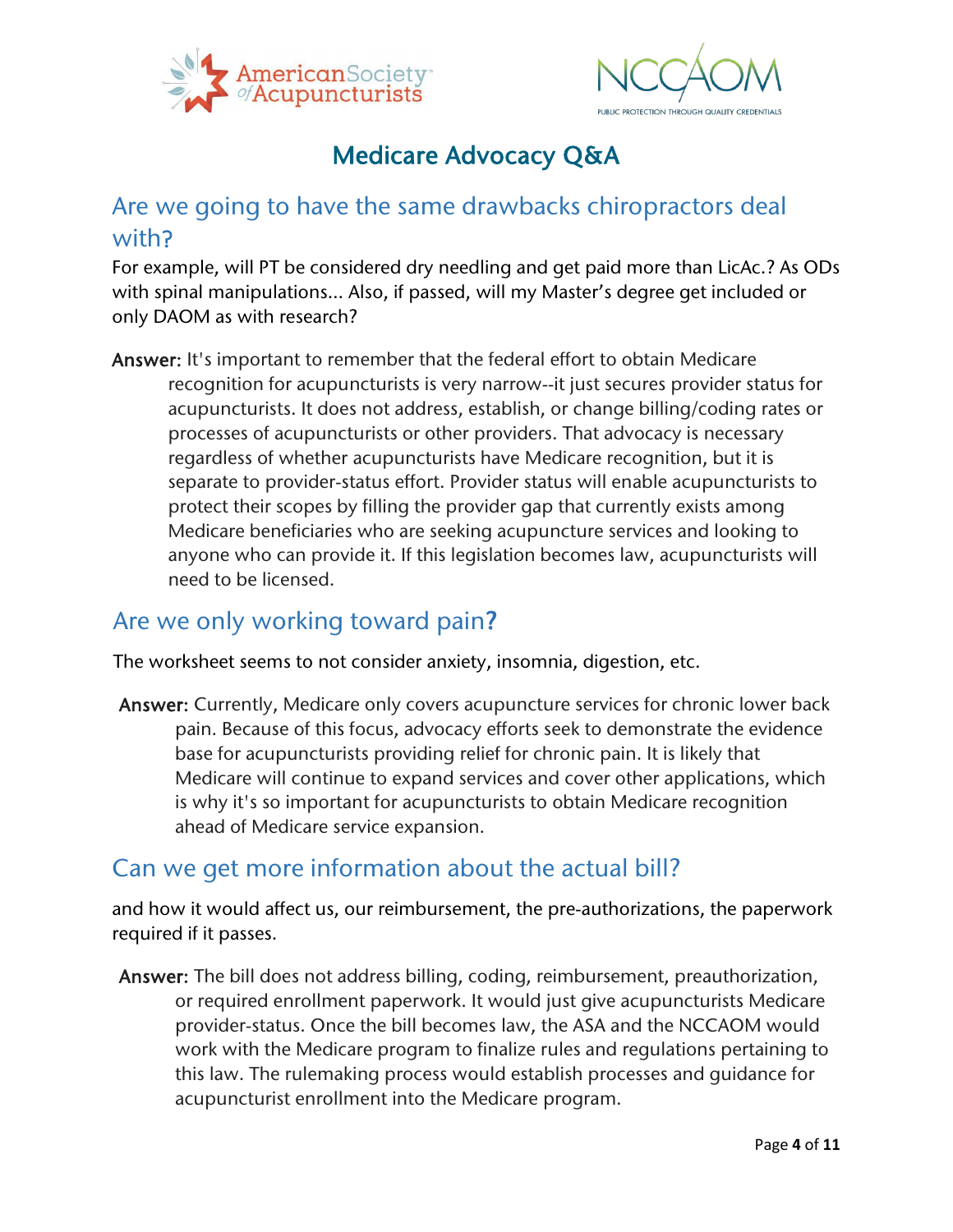



# <span id="page-4-0"></span>Brenda, can you share what about the Bill that you learned that made you want to support it?

#### Brenda, you mentioned you looked at the bill and learned more what it is about.

Answer: Thank you for asking this very important question. Like a lot of acupuncturists, I get mired in the day to day and do not keep up with industry politics. Having so many potential patients call me for acupuncture services covered by Medicare, I was very familiar with Medicare and it's limitations for treating patients with lower back pain. I was oblivious to what was going on to rectify this governmental oversight. It's government - why would they want to change things to include acupuncturists? Along comes one of my patients who ordered herbs that I prescribed. They had sent her a survey to fill out and she told me that it seemed more like a survey that I should fill out, not her. So, she sent it to me. The survey was asking about how I felt about this Medicare policy. Finally - someone I could gripe to! Because I don't like the idea of being able to help someone, but not being able to because of a government policy. After filling out the survey, that is when Molly contacted me. Everything was a bit over my head, so I thought to myself "who do you know that has a better handle on these things than I do?" I talked to my own acupuncturist, Cara Frank as well as Amy Mager, who I have enormous respect for and knew her acupuncture advocacy history. They both were very generous in explaining the politics behind the H.R. 4803 Bill and that I should talk from my heart when faced with Brian Fitzpatrick's office, which I did. What made me support the bill and advocate for it was knowing how much acupuncture has helped and can help patients with lower back pain. I also treat several patients who are addicted to opioids because of either back pain or another injury. Both things can give life altering experiences to most of the elderly who suffer in our country. This population is also the least able to afford acupuncture and having Medicare coverage by the people who are most trained to do so, is a game changer. I hope that answers your question.

#### <span id="page-4-1"></span>Can you explain the text campaign more?

I'm not clear what happens when you text that number with your type of category ie acupuncturist, ally, etc.

Answer: Once you send one of the keywords to 52886, you will receive a text message with a link. Once you click on the link, you will be taken to a page that has an email composed to your Representative's office that encourages support for H.R. 4803. You may customize this email, or you may send it as is. Once you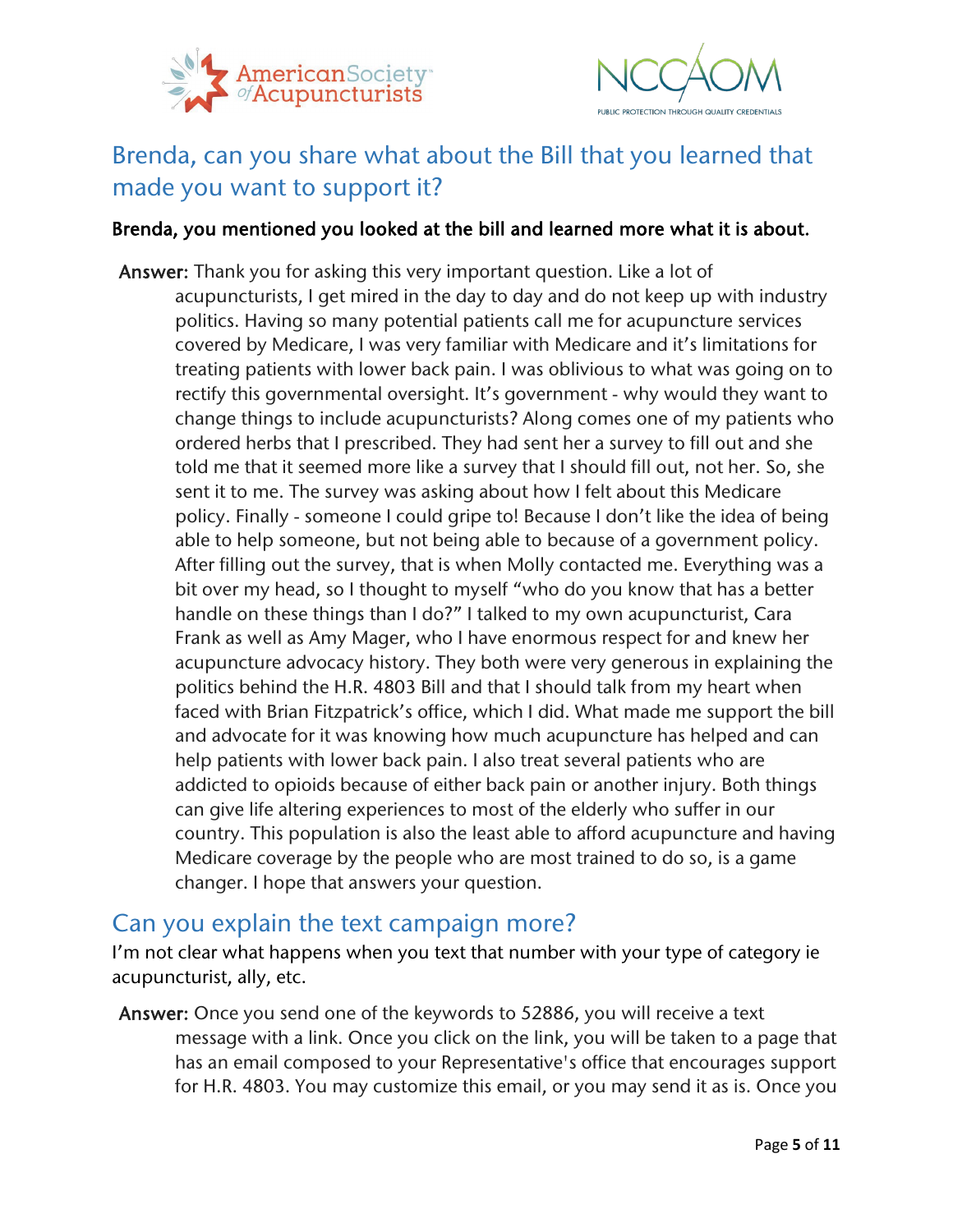



click send, the platform will send an email to your Represeantive's office. The platform will then give you the option of tweeting your Representative. If you decide to tweet, the campaign will take you to the twitter message for you to review and send. Once you send a tweet, you are done. If you do not want to send a tweet after sending an email, you can decline or simply exit the program. Either way, your email will be sent, and you are done.

## <span id="page-5-0"></span>Can you please tell me if there is an opt-out clause in this bill?

Answer: The bill will enable acupuncturists who do not wish to participate in Medicare to opt out of the program. Once the bill becomes law, acupuncturists who do not wish to participate will receive more information about opting out of the program.

<span id="page-5-1"></span>Has anyone thought of writing the local newspaper in the republican districts to get the word out faster to patients and supporters of acup?

Answer: Yes--we are working with acupuncturists within Republican districts to raise awareness of this bill on the local level. If you are in a Republican district and would like to write an op-ed for a local paper or get involved in other ways, please let us know: advocacy@thenccaom.org.

#### <span id="page-5-2"></span>Do the meetings have to be virtual?

Answer: Right now, yes, all ASA/NCCAOM Hill meetings are virtual. This is largely due to current visitor constraints on Capitol Hill.

<span id="page-5-3"></span>I see pediatric and adolescent patients many who are on Medicaid, are their testimonials still something you would like or still helpful in contacting their representative?

Answer: Yes--every patient testimony is valuable and important. Please consider helping in this way. The ASA website provider extensive guidance on approaching your patients about providing these testimonies.

#### <span id="page-5-4"></span>How do i register for the summer push?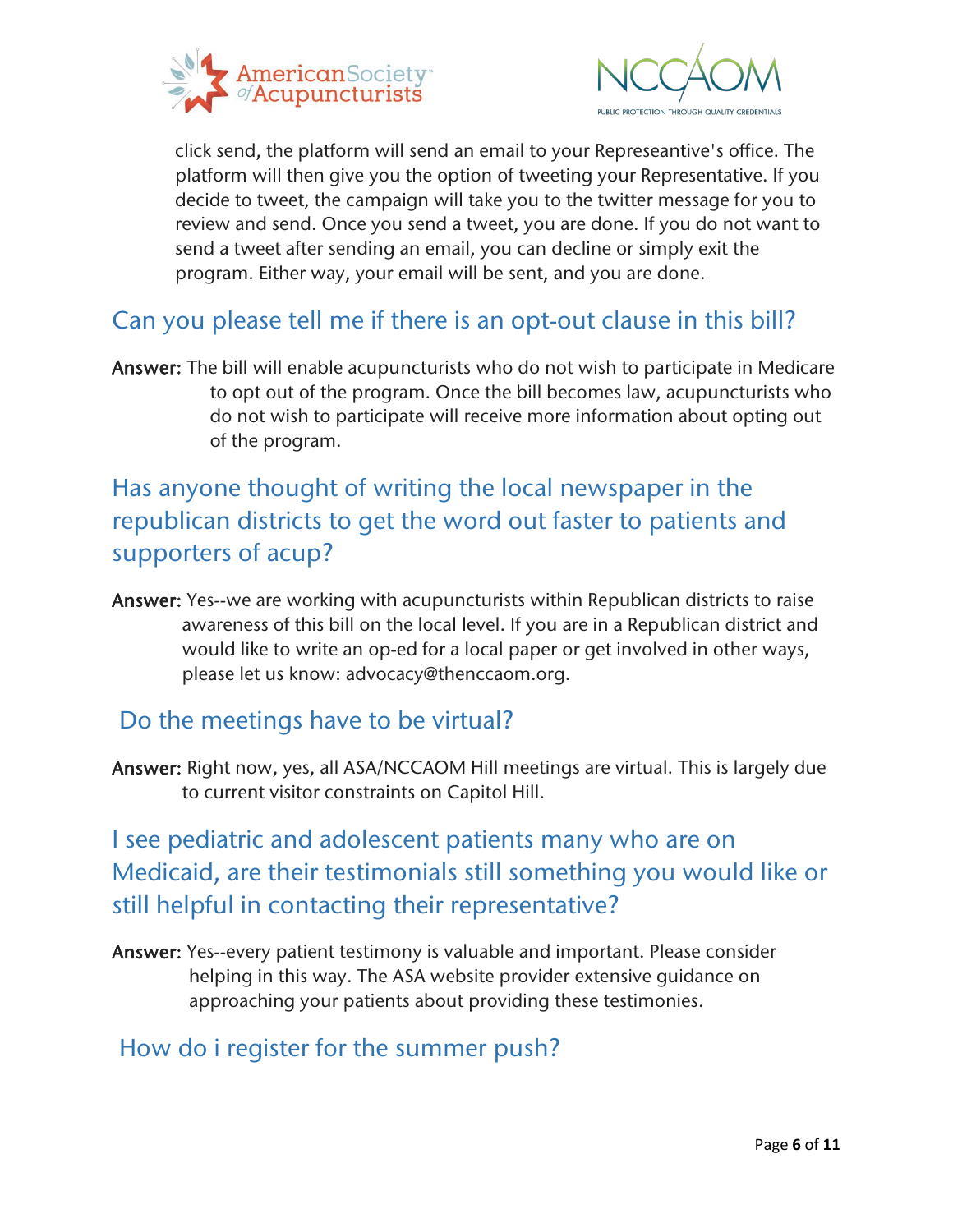



Answer: Thank you for your interest in our Summer Push! You can sign up directly here: https://www.surveymonkey.com/r/5D8DLLC or simple contact [advocacy@thenccaom.org](mailto:advocacy@thenccaom.org) to register.

## <span id="page-6-0"></span>How do we get the taxonomy changed as it is designated at the level of a technician?

Answer: This effort is outside of the scope of H.R. 4803, which just focuses on obtaining Medicare-provider status for acupuncturists.

#### <span id="page-6-1"></span>How many total democrats are signed on for the bill now?

Answer: As of April 27, there are currently 10 Democrats and 1 Republican.

<span id="page-6-2"></span>I am also aware of this occurring, wondering what the thoughts of the NCCAOM are?

<https://peoplesworld.org/article/wall-street-moves-to-privatize-medicare/>

Answer: The core of the Medicare program will remain intact, regardless of privatization debates. The program only continues to grow, which is more reasons why the ASA/NCCAOM effort to obtain Medicare-provider recognition is critical to the future of the profession.

# <span id="page-6-3"></span>Might HR 4803 have a better chance of success after the election if the Republicans regain Congress?

I see the media expecting many Democrats to lose their offices in the next election.

Answer: The likelihood of the bill advancing under a Republican majority will depend on the amount of Republican support we obtain. With the Republican party poised to take the majority in 2023, the bill will need as many Republicans as possible to increase its chances of advancing in the 118th Congress. That's why securing Rep. Fitzpatrick (R-PA) as a co-sponsor this year was a critical to ASA/NCCAOM's strategy.

#### <span id="page-6-4"></span>Is there a way to make your google form a public form?

The link to the Google form requires the patient to be logged in as a Google account at this time.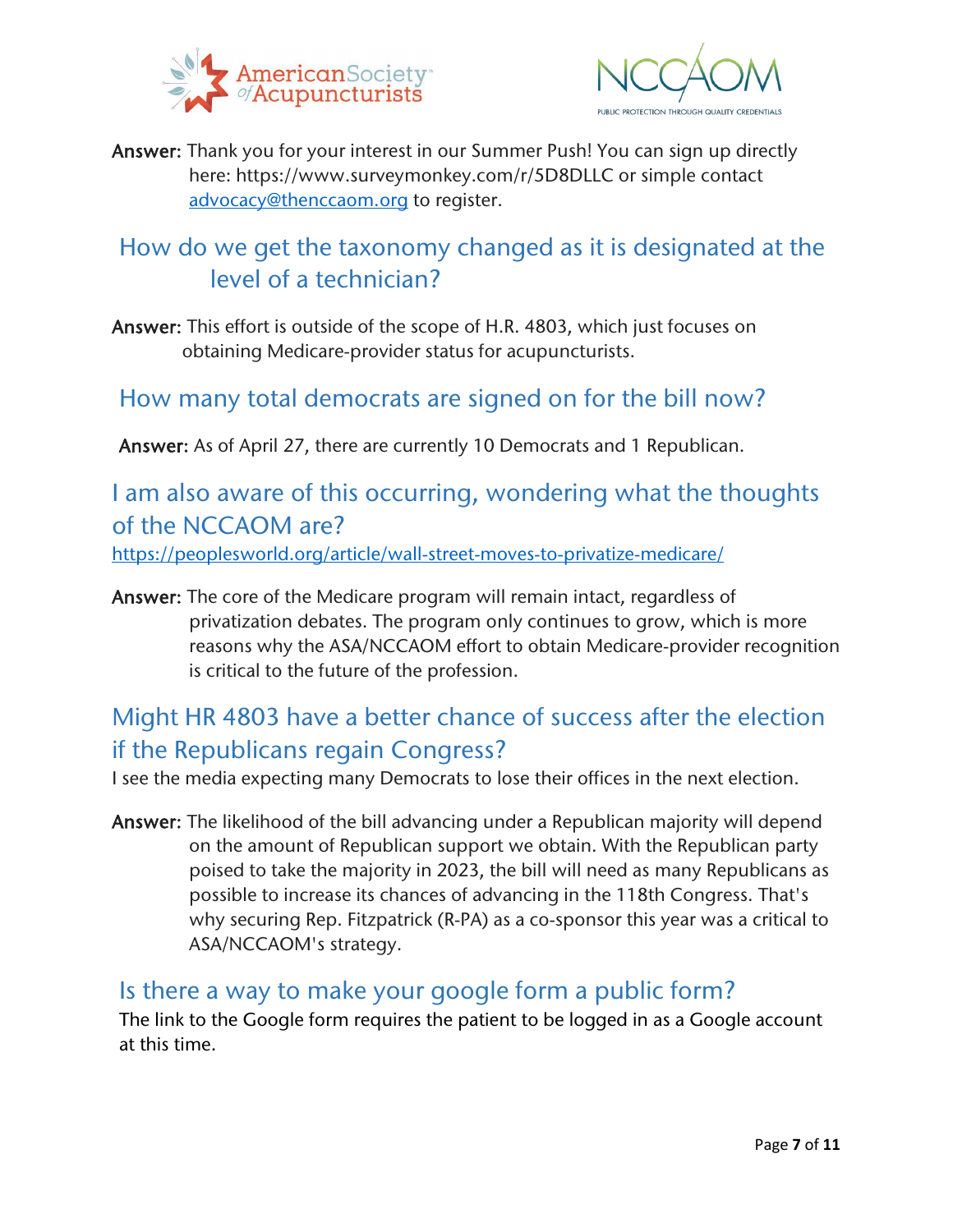



Answer: Google has changed its requirements when using Google Forms to allow users without a Gmail account. The settings on this form should allow any user to use the form. An email address is required to complete the form, but it is not limited to Gmail users.

#### <span id="page-7-0"></span>Is the text for students not working properly?

I sent "student" to 52886 but no response. But when I added updates, I got automated message right away.

Answer: The student campaign is active, so we recommend trying again. You should receive a text with a link, which will take you to the student email. If you still don't receive a response, contact us here: [advocacy@thenccaom.org.](mailto:advocacy@thenccaom.org)

## <span id="page-7-1"></span>If we become a provider can we offer services if the bill hasn't passed?

I thought that some practitioners were already providing acupuncture under Medicare.

Answer: Medicare currently allows physicians, PAs, NPs, to provide acupuncture services for cLBP. Acupuncturists currently cannot provide these services because acupuncturist do not yet have Medicare provider status. H.R. 4803 would grant acupuncturists Medicare-provider status, which would enable them to provide these services to Medicare beneficiaries.

# <span id="page-7-2"></span>Is there someone whom could I speak about government relations and the current landscape and our grassroots campaign?

I understand NCCAOM is using Capital Canary for their public policy software.

Answer: Feel free to email [advocacy@thenccaom.org.](mailto:advocacy@thenccaom.org)

## <span id="page-7-3"></span>In this bill, is there an opt-out clause?

Many of us have no desire to deal with the paperwork and bureaucracy.

Answer: If this bill becomes law, acupuncturists who do not wish to enroll in Medicare will have the ability to opt-out of the program.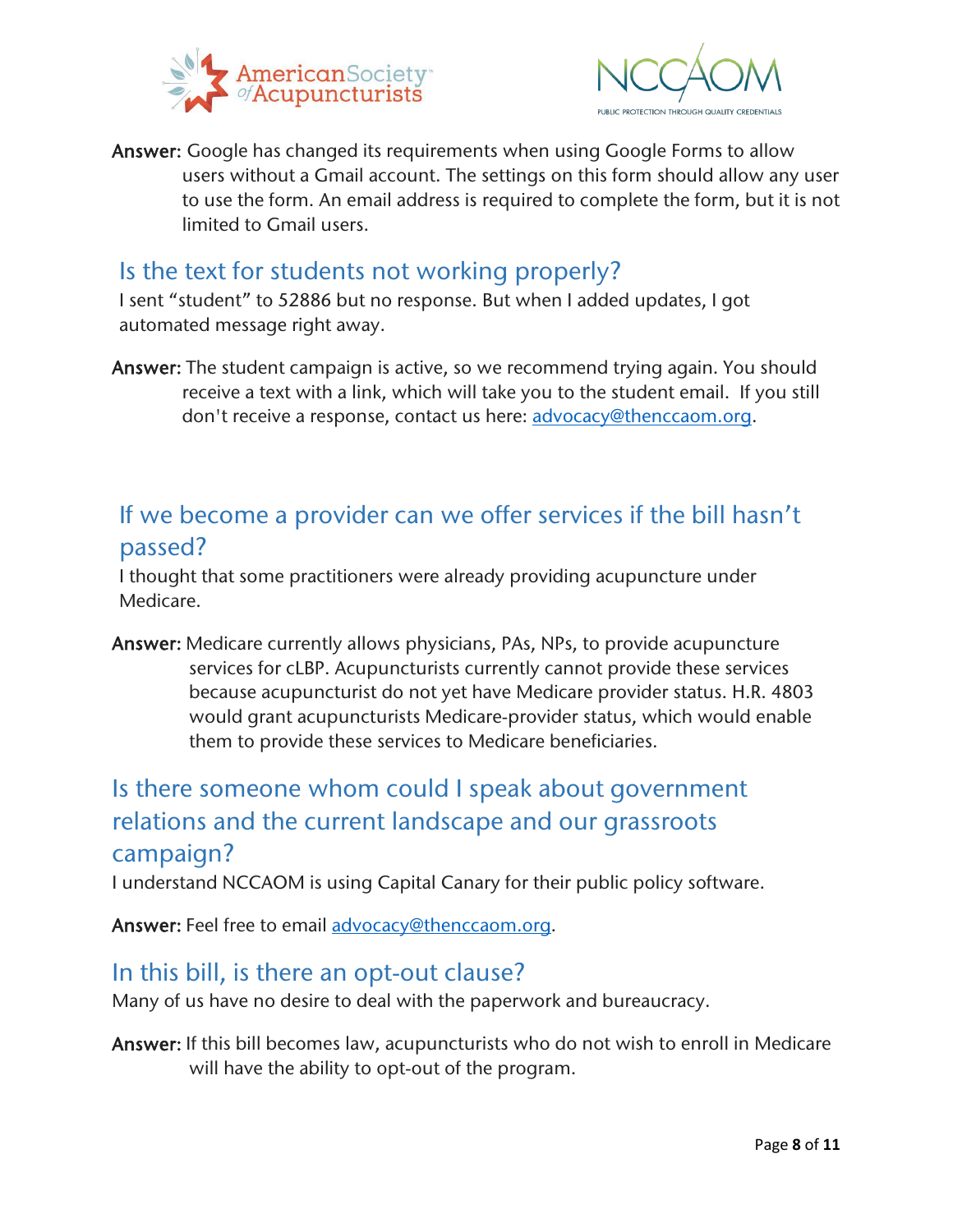



## <span id="page-8-0"></span>How can I help?

My representative recently died, and we don't have a stand-in until the special election.

Answer: You can still collect patient testimonials and raise awareness of the bill with your colleagues, patients, and community members. If residents within your district are informed and eager to support this bill, you will have a good message to take to your new Representative.

## <span id="page-8-1"></span>Can you please guide me to what they can do to help most effectively?

My Uncle is a Radiologist in a red district in FL. He is a supporter. My mother is a pharmacist and works for the VA and is a huge fan and Medicare member.

Answer: There are a lot of great ways our acupuncture allies can support this bill. Please feel free to email [advocacy@thenccaom.org](mailto:advocacy@thenccaom.org) for more information.

## <span id="page-8-2"></span>Please do tell us the technicalities of the bill?

Answer: This bill is very simple and focused. H.R. 4803 would authorize the Medicare program to recognize acupuncturists as Medicare providers. Provider status is necessary to provide care to Medicare beneficiaries without supervision. This status would enable licensed acupuncturists to provide acupuncture services that Medicare covers to all Medicare beneficiaries. That's all the bill does. It does not expand services or address billing/coding/reimbursement policy. Please feel free to email [advocacy@thenccaom.org](mailto:advocacy@thenccaom.org) if you have additional questions about the bill.

# <span id="page-8-3"></span>Are we telling our senior patients to find an MD to provide acupuncture for them in the meantime?

Answer: No. Acupuncturists are the most appropriate practitioner to provide acupuncture services. If you have an established business relationship with a physician who is willing to supervise you in accordance with Medicare rules, you may provide services to Medicare beneficiaries. Current policy places a barrier to acupuncture services, which is why it's so important to pass this legislation.

## <span id="page-8-4"></span>What is phone 2 action?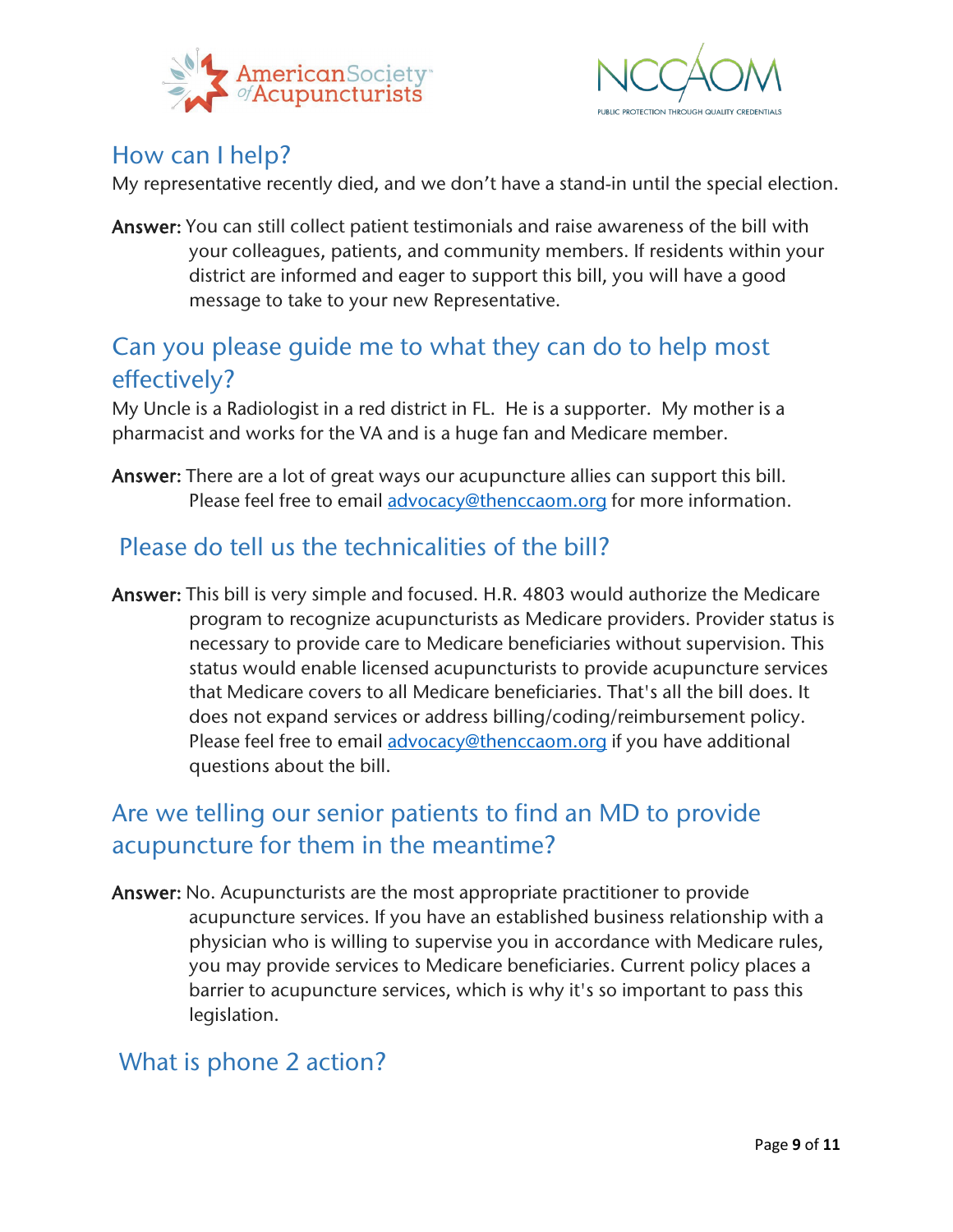



Answer: Phone2Action (now called Capitol Canary) is the advocacy platform that ASA/NCCAOM uses to link advocates with their Members of Congress. The ASA/NCCAOM currently runs several campaigns through the platform that allows acupuncturists, students, patients, senior citizens, and acupuncture allies to contact their U.S. Representatives about H.R. 4803.

### <span id="page-9-0"></span>What is the length or duration of congressional meetings?

Answer: Congressional meetings to support H.R. 4803 last between 20-30 minutes.

<span id="page-9-1"></span>What is the time commitment for the training that starts in June?

Answer: The time commitment for training will be 60 minutes.

#### <span id="page-9-2"></span>What Republican congressperson signed on?

Answer: Representative Brian Fitzpatrick from Pennsylvania.

<span id="page-9-3"></span>What was that contact email?

Answer: [advocacy@thenccaom.org](mailto:advocacy@thenccaom.org) or [advocacy@asacu.org](mailto:advocacy@asacu.org) 

#### <span id="page-9-4"></span>Where can patients get financial assistance for acupuncture?

Some people have no health insurance.

Answer: Public assistance for acupuncture services may depend on your state. Medicare often covers acupuncture services, but individuals need to qualify based on poverty level and enrollee in the program. Most programs such as Medicaid are state based, so policies and resources vary.

## <span id="page-9-5"></span>Where can we find a list of supporters of HR4803?

### Answer: As of April 27:

Rep. Cellie Pingree [D-ME-1] Rep. Joe Neguse [D-CO-2] Rep. Grace Meng [D-NY-6] Rep. Grace Napolitano [D-CA-32] Del. Eleanor Holmes Norton [D-DC-At Large] Rep. Thomas Suozzi [D-NY-3] Rep. Barbara Lee [D-CA-13] Rep. Earl Blumenauer [D-OR-3]